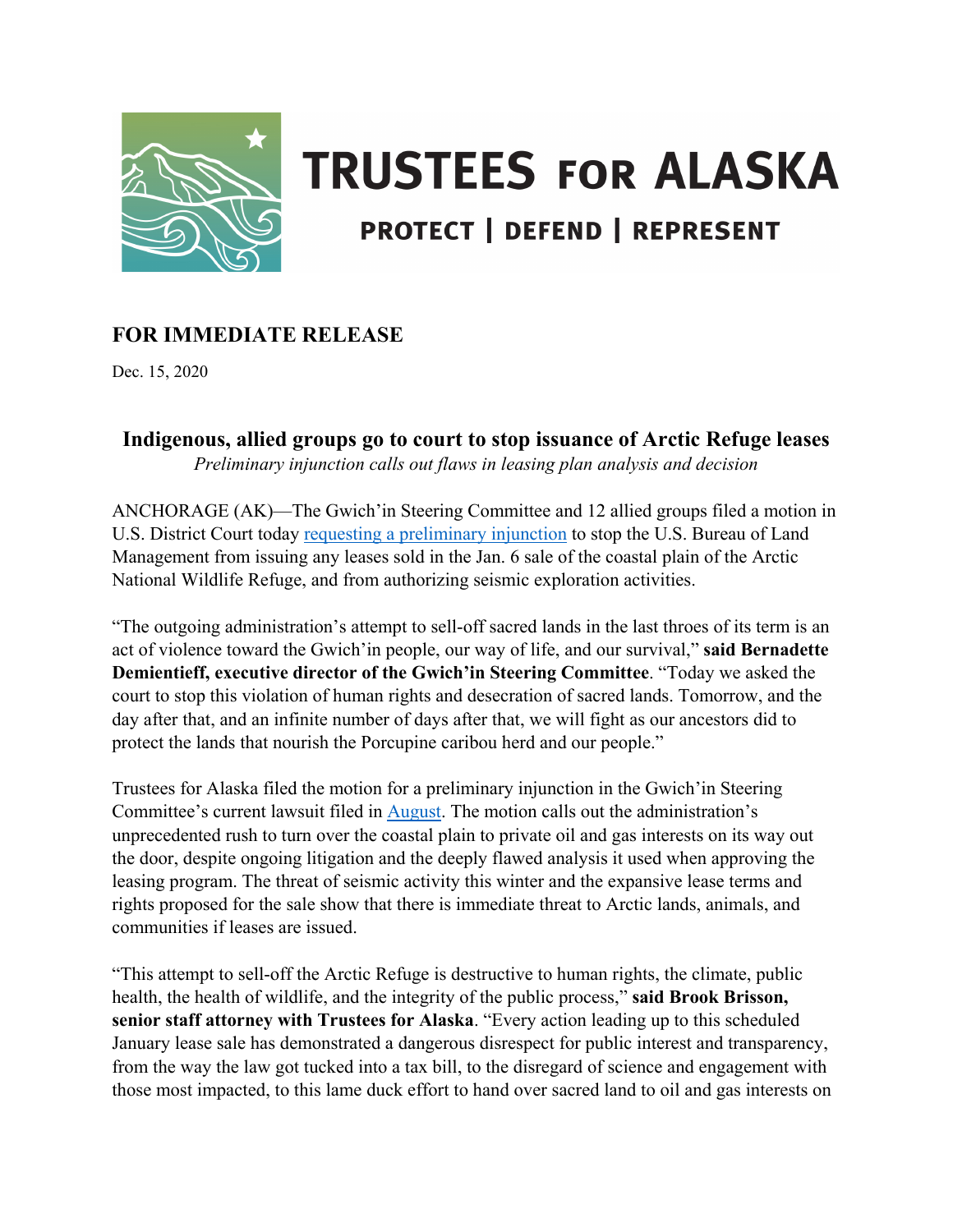the way out of office. This administration has not paused once to listen, to be thorough, or to fix what's broken in this appalling leasing plan, so we have asked the court to stop it from issuing leases."

The motion requests the court to rule on the injunction by Jan. 6.

Law firm Trustees for Alaska represents 13 clients in the lawsuit: Gwich'in Steering Committee, Alaska Wilderness League, Alaska Wildlife Alliance, Canadian Parks & Wilderness Society-Yukon Chapter, Defenders of Wildlife, Environment America, Friends of Alaska National Wildlife Refuges, National Wildlife Federation, National Wildlife Refuge Association, Northern Alaska Environmental Center, Sierra Club, The Wilderness Society, and Wilderness Watch.

Read the memorandum in support of the motion [here.](https://www.trustees.org/wp-content/uploads/2020/12/2020-12-15-Memo-ISO-Plaintiffs-Motion-for-PI-TRO-FINAL.pdf)

### **Client statements**:

"The Trump administration's relentless pursuit of a lease sale and destruction of the coastal plain of the Arctic Refuge forces us to seek a preliminary injunction to protect this irreplaceable landscape and preserve the human rights of the Gwich'in and Iñupiat people who have stewarded their cultural and traditional homelands for thousands of years," said **Karlin Itchoak, Alaska state director for The Wilderness Society**. "This administration has ignored the will of the people in a last-ditch effort to hold this lease sale before Inauguration Day. It must be stopped."

"The Porcupine caribou herd is a lifeblood to Gwich'in communities in the Yukon and Northwest Territories, and a keystone of Canada's Arctic ecosystems," **said Malkolm Boothroyd, campaigns coordinator for the Yukon chapter of the Canadian Parks and Wilderness Society**. "We must defend the Porcupine caribou from the U.S. Government's lastditch attempt to auction the Arctic Refuge away to oil companies."

"We remain committed, on behalf of our membership, supporters, and partners, to pursuing every legal option to protect the coastal plain from the Trump administration's exploitation. We stand with the Gwich'in Nation as they defend sacred lands, and with the hundreds of Alaskans who have spoken up at every opportunity to defend cultural sovereignty, sound science, and robust public process," **said Lisa Baraff, Program Director at the Northern Alaska Environmental Center.** "The January 6 lease sale was announced in the middle of an open call for nominations, which further demonstrates the lack of interest in public input. It is unconscionable that even on its way out the door, the administration is still dismissing the human rights of the people who would be the most impacted by drilling in the coastal plain, and the wishes of the vast majority of Americans who wish to see the Arctic Refuge protected."

"This flagrant violation of the public process to ram through destructive oil and gas leasing of the coastal plain of the Arctic Refuge is an unconscionable assault on its incomparable wildlife and habitat, the traditional lifestyle and culture of the Gwich'in Nation, and the overwhelming desire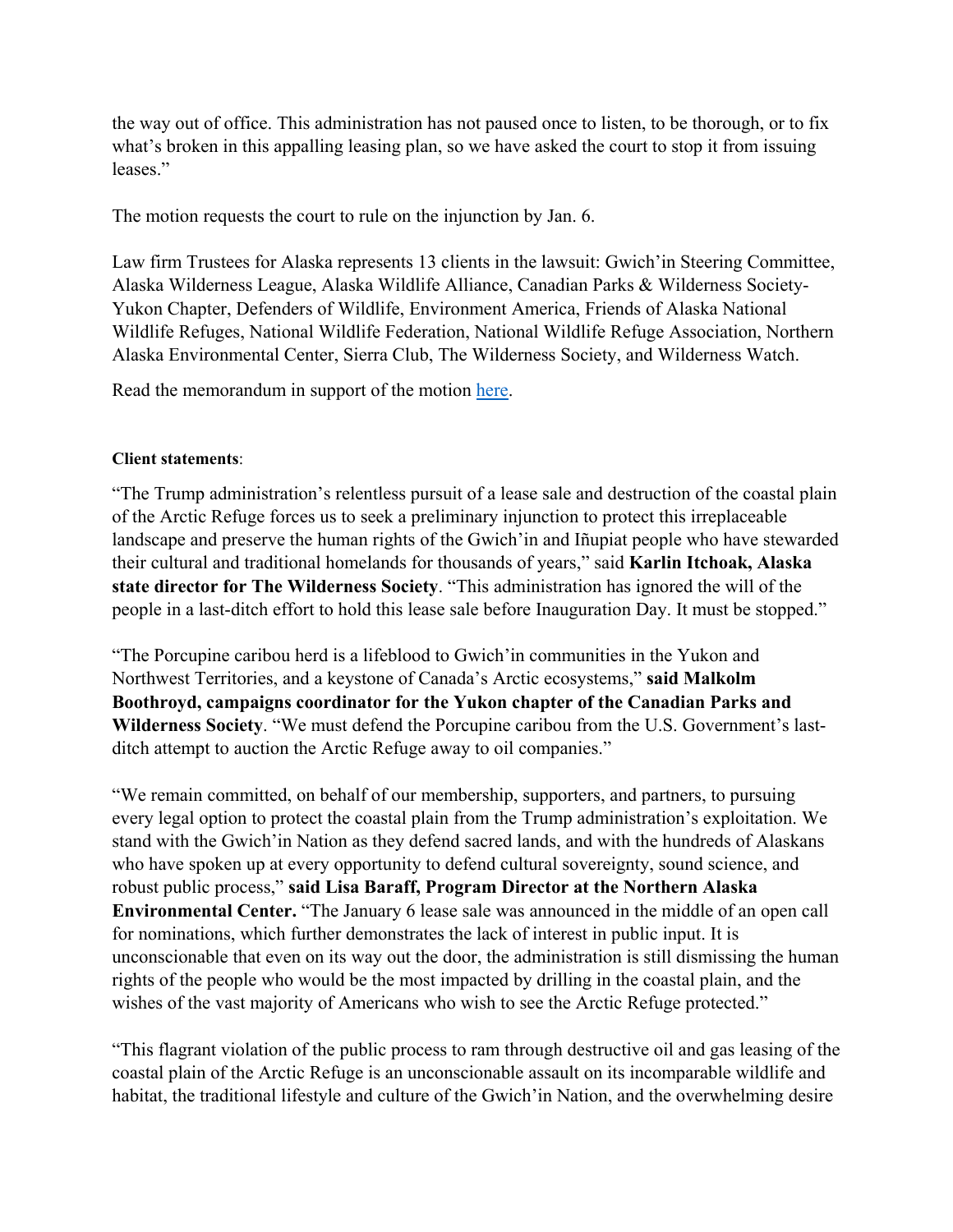of the American people to preserve this intact ecosystem for future generations," **said Dr. David Raskin, president of the Friends of Alaska National Wildlife Refuges**. "This eleventh-hour, last-ditch effort to thwart the overwhelming opposition of the American public for purely political purposes will be defeated by the legitimate stakeholders, just as it has been many times since the Refuge was established by ANILCA in 1980. We will not allow the rights of the public to be trampled by this flawed process that flies in the face of the many laws and regulations that are designed to enhance and preserve our national heritage."

"We will not stand idly by while the Trump administration auctions off the wildest place left in America at bargain basement prices," **said Adam Kolton, executive director at Alaska Wilderness League.** "This lease sale has been scheduled for early January for the sole reason that the Interior Department wants to get mineral rights in the hands of oil companies before President-elect Biden, who has promised to protect this national treasure, takes office. President Trump's going out of business sale is not only morally wrong and fiscally calamitous but patently illegal, violating several bedrock environmental laws as well as the GOP Tax Act itself."

"For 117 years, the National Wildlife Refuge System has provided wildlife habitat for species from insects to whales, and no place is as sacred or contains the wealth of wildlife species as the Arctic National Wildlife Refuge," **said Geoffrey L. Haskett, President of the National Wildlife Refuge Association**. "This Administration is giving away the most sensitive and critical habitat in the entire Refuge System, and it demonstrates their complete and utter disdain for the value these lands provide not only to Alaska, but for migrating wildlife through the rest of the United States. We cannot tolerate the destruction of these lands in such a callous and opportunist manner."

"The impacts of opening the coastal plain, once done, cannot be reversed," **said Nicole Schmitt, the executive director of the Alaska Wildlife Alliance**. "The coastal plain is critical for the Porcupine caribou herd, polar bears, thousands of birds, and other keystone arctic species already under pressure from climate change. This is too important to be rushed through by political whims, both for the future of Alaska's wildlife and for those, like the Gwich'in, who depend on it."

"This administration has cut corners, ignored public input and turned a blind eye to Indigenous rights," said **Nicole Whittington-Evans, Alaska program director for Defenders of Wildlife**. "Development of Arctic National Wildlife Refuge will forever harm Indigenous culture and the irreplaceable wildlife values the refuge was created to protect. This is an injustice that must be stopped."

"This rush to sell oil leases on the Arctic National Wildlife Refuge coastal plain, before Trump leaves office, is yet another violation in a public process that has been fraught with flaws from the beginning, and it must be stopped," **said Fran Mauer, representative for the Alaska chapter for Wilderness Watch. "**The Arctic Refuge has remained ecologically whole since the beginning of time. Its coastal plain is the sensitive birthplace of the Porcupine Caribou Herd that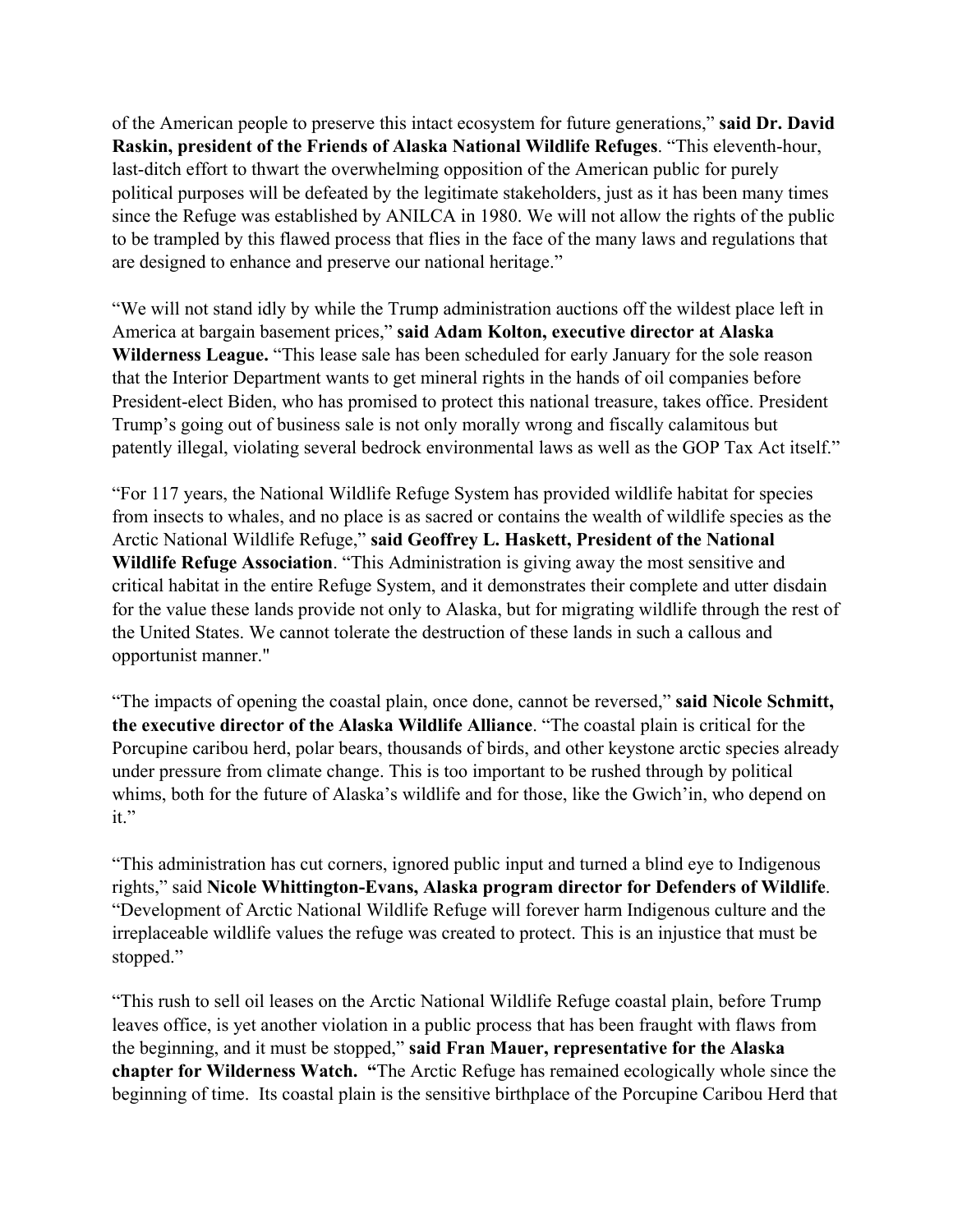has sustained Indigenous people for millennia and can continue to do so if it is not exploited for oil development. At a time of growing awareness of the existential threat from burning fossil fuel, halting this ill-conceived lease-sale will be a great step toward making peace with our Planet that sustains all of life."

"The Arctic National Wildlife Refuge is a vast, seemingly endless land where time slows down," **said Ellen Montgomery, public lands campaign director for Environment America**. "In contrast, the Trump team is wildly racing the clock in an attempt to open this splendor to drilling. We hope the courts put a halt to the administration's mad dash, starting with an injunction against new leasing."

"Trump administration officials left us no choice but to go to court to stop the illegal issuance of oil and gas leases, without proper scientific review or full public participation," **said Tracy Stone-Manning, associate vice president for public lands at the National Wildlife Federation**. "The headlong rush to destroy one of the last truly wild places in the world threatens Indigenous communities, iconic wildlife, and would further accelerate climate change impacts."

"In their rush to sell off the Arctic Refuge for drilling, the Trump administration has ignored expert input, public opposition, and Indigenous rights," **said Sierra Club campaign representative Mike Scott**. "This reckless fire sale is a cynical attempt to lock in lease terms that are bad for everyone except drillers."

#### **Contacts**:

Bernadette Demientieff, executive director, Gwich'in Steering Committee, [bernadette@gwichinsteering.com,](mailto:bernadette@gwichinsteering.com) 907-371-8028

Tim Woody, Alaska communications manager, The Wilderness Society,  $\lim_{M \to \infty} \frac{\text{wody}}{\text{wxy}}$ .org, 907-223-2443

Malcolm Boothroyd, campaigns coordinator, CPAWS Yukon, (867)-393-8080, [mboothroyd@cpawsyukon.org](mailto:mboothroyd@cpawsyukon.org)

Erica Watson, communications manager, Northern Alaska Environmental Center, (907)-452- 5093, [erica@northern.org](mailto:erica@northern.org)

David C. Raskin, president, Friends of Alaska National Wildlife Refuges, (425)-209-9009, [davidc.raskin@me.com](mailto:davidcraskin@me.com)

Corey Himrod, senior communications manager, Alaska Wilderness League, (202) 266-0426, [corey@alaskawild.org](mailto:corey@alaskawild.org)

Gwen Dobbs, director of media relations, Defenders of Wildlife, [gdobbs@defenders.org,](mailto:gdobbs@defenders.org) 202-772-0269